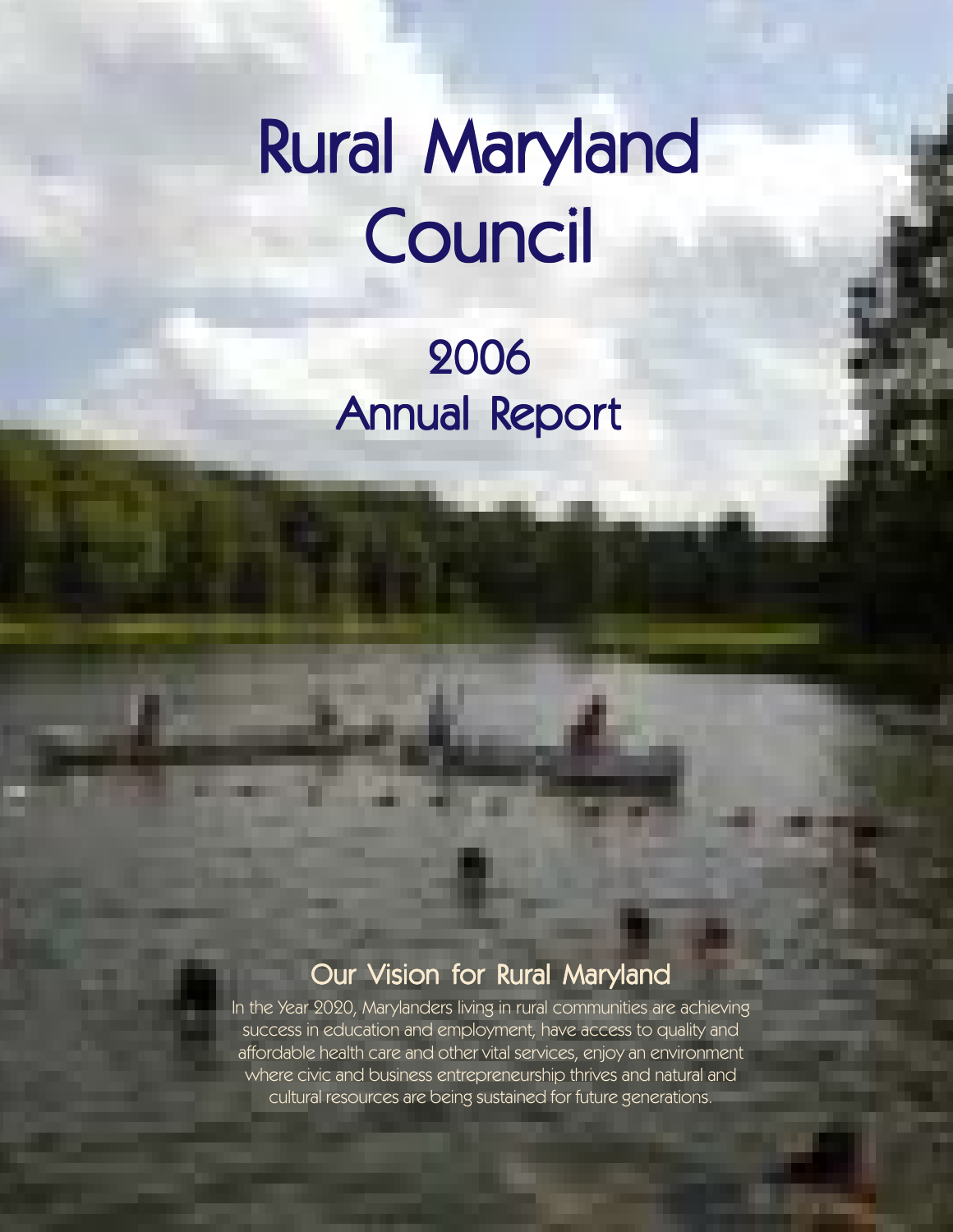# Who We Are

The Rural Maryland Council (RMC) is an independent state agency that brings together federal, state, county and municipal government officials, representatives of the for-profit and nonprofit sectors and interested citizens to identify and address the unique needs of Rural Maryland's communities. A collaborative partnership, the RMC is nonpartisan and nondiscriminatory. RMC also functions as the State Rural Development Council under the National Rural Development Partnership.

# **Our Vision**

In the Year 2020, Marylanders living in rural communities are achieving success in education and employment, have access to quality and affordable health care and other vital services, enjoy an environment where civic and business entrepreneurship thrives, and where natural and cultural resources are being sustained for future generations.

## **Our Mission**

Our mission is to build a bright future for Rural Maryland by helping to address its unique concerns. The Council works toward achieving effective solutions by bringing together the diverse partnerships necessary to work collectively to improve the quality of life in Rural Maryland.



#### The Rural Maryland Council 50 Harry S Truman Parkway Annapolis, MD 21401 Phone: 410-841-5772 www.rural.state.md.us

# What's Inside

### **Rural Maryland Council**

2006 Annual Report

- 3 RMC Executive Board
- 4 The Chair's Message
- 5 Executive Director's Message
- 6-8 Rural Economic Development
- 9-10 Rural Health Care
	- 11 Honoring Rural Achievement
- 12-13 Rural Grant Programs
- 14-15 RMC Partnerships

The Rural Maryland Council tracks key indicators to gauge the health of Maryland's rural and semi-rural regions compared to the rest of the state. Some of the most significant indicators are shown in this report. Maryland's regions, as tracked by RMC, are:

#### **Rural and Semi-Rural**

- **Nestern: Allegany, Garrett, Washington**
- **Lower Shore: Somerset, Wicomico, Worcester**
- Midshore: Caroline, Dorchester, Talbot
- **Upper Shore: Cecil, Kent, Queen Anne's**
- Southern: Calvert, Charles, St. Mary's
- North Central: Carroll, Frederick, Harford

#### Non-Rural

- **B** Suburban: Anne Arundel, Baltimore, Howard, Montgomery, Prince George's
- **Baltimore City**

This report covers RMC activites from July 2005 to July 2006.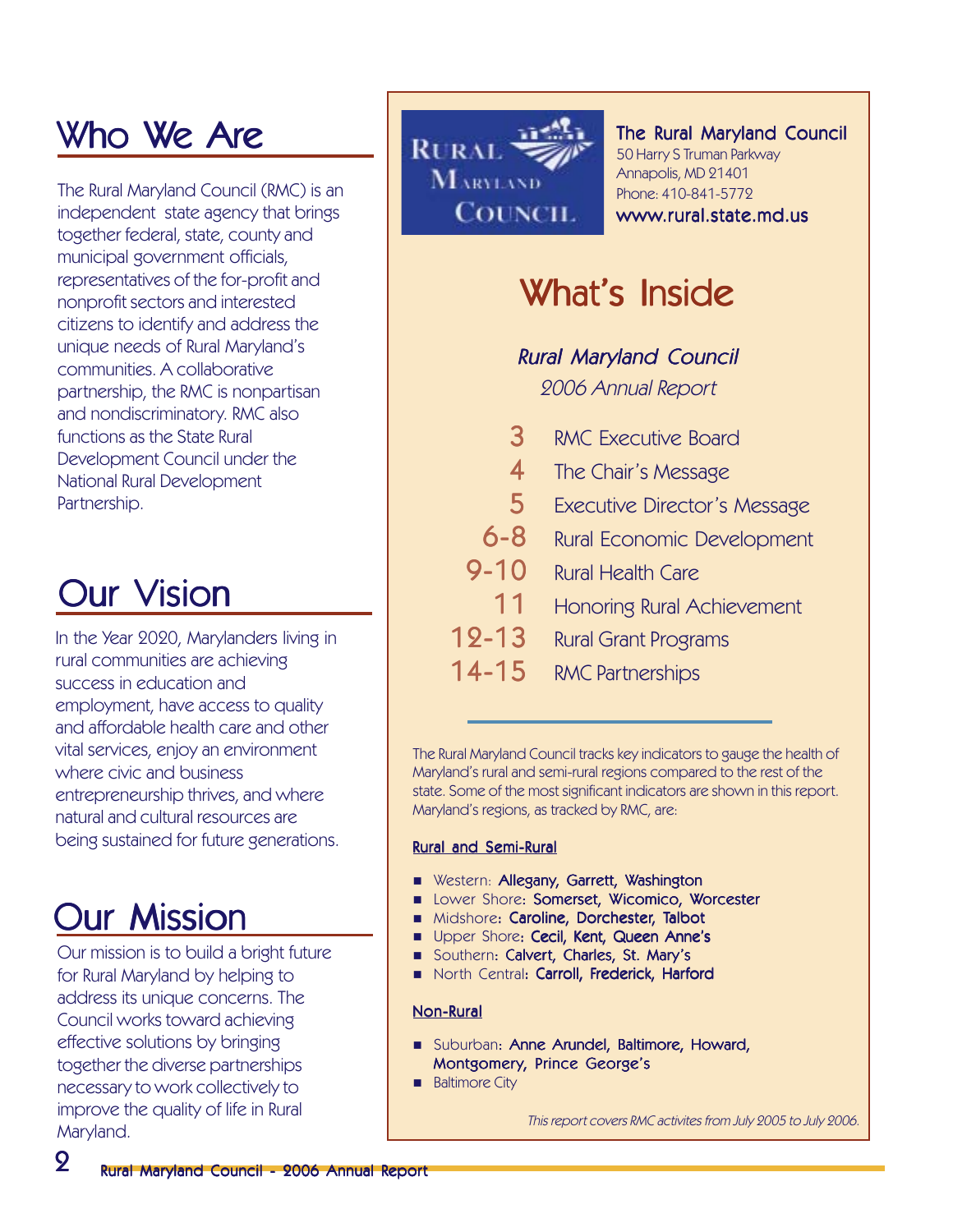### RMC 2006 Executive Board

**Chair: Phyllis E. Kilby**, Cecil County Commissioner *(Representing MACo)* **First Vice Chair: Annie K. Kronk**, Private Consultant *(Representing MD Rural Health Association)* **Second Vice Chair: Robert M. Hutcheson**, Allegany County Commissioner *(Representing MACo)* **Immediate Past Chair: Mayor William F. Eckman**, Town of LaPlata *(Representing District 3)*

#### Executive Board

- **Robert Agee**, Annapolis City Administrator and President of Maryland Aggregates Association (*District 7*)
- **Linda N. Bambary**, Town Administrator, Town of Berlin (*MML*)
- **Mayor Don Bradley**, Town of Hurlock (*District 5*)
- **Bonnie Braun**, Ph.D., CFCS, Extension Family Life Specialist, University of Maryland at College Park *(Director of the Maryland Cooperative Extension)*
- **R. Kevin Brooks**, Executive Director, MD Rural Development Corporation (*Nonprofits*)
- **Wayne Clark**, Executive Director (*Tri-County Council for Southern Maryland)*
- **Senator Richard F. Colburn** (*Eastern Shore*)
- **Edmund R. "Ned" Cueman**, Principal, T/A Mason-Dixon Circuit Rider (*District 2*)
- **John A. Dillman, III**, Executive Director (*Upper Shore Regional Council)*
- **Marlene B. Elliott***,* State Director, DE/MD, USDA Rural Development, *(Federal Agencies)*
- **Earl "Buddy" Hance**, President/*Representing the Maryland Farm Bureau, Inc.*
- **Timothy W. Hann**, RC&D Coordinator (*Western Maryland RC&D Council)*
- **Councilman Jerry K. Hansen**, City of Aberdeen (*MML*)
- **Dave Jordan, Executive Director, Washington** County, Community Action Council (*Maryland Association of Community Action Agencies)*
- **William Kilby**, President, Kilby, Inc. (*District 4)*
- **Rebecca Love,** Research Analyst, State Office of Rural Health, Office of Health Policy and Planning *(DHMH)*
- **Delegate William Daniel Mayer**, Charles County (*Representing State at Large*)
- **Leanne Mazer**, Executive Director (*Tri-County Council for Western Maryland)*
- **Senator Thomas McLain "Mac" Middleton** (*Southern Maryland*)
- **Senator Alexander X. Mooney** *(Western Maryland*)
- **Virginia "Ginger" Murphy***,* State Conservationist, USDA-NRCS *(Federal Agencies)*
- **Michael P. Pennington**, Executive Director (*Tri-County Council for the Lower Eastern Shore)*
- **Charlie Ross**, President/CEO, Garrett County Chamber of Commerce (*For-Profits*)



*RMC Board: Kneeling (from left) Emily Wilson, Rebecca Love, Marlene Elliott, Dave Jordan, Phyllis Kilby (standing), Steve McHenry. Standing, from left: Mike Pennington, Tim Hahn, Dave WIlson, Kevin Brooks, Duane Yoder, Bob Agee, Jeremy West, John Dillman, Rick Weldon, Linda Bambary, Annie Kronk, Don Bradley, Tom Loughlin, Charlie Ross*

- **Stanley T. Ruchlewicz**, Economic Development Administrator, City of Westminster (*Maryland Downtown Development Association)*
- **James Rzepkowski,** Assistant Secretary, MD Department of Business and Economic Development, Rural Region *(DBED)*
- **John C. Venditta**, Associate Director, Western Maryland Public Libraries (*Maryland Association of Public Library Administrators)*
- **Delegate Richard B. Weldon, Jr.** (*Western Maryland*)
- **Delegate John F. Wood, Jr.** (*Southern Maryland*)
- **S. Patrick McMillan,** Assistant Secretary, MD Department of Agriculture, Marketing & Consumer Services *(MDA)*
- **Scott Warner**, Executive Director (*Mid-Shore Regional Council)*
- **Jeremy West**, RC&D Coordinator (*Southern Maryland RC&D Council)*
- **Dave Wilson**, RC&D Coordinator (*Eastern Shore RC&D Council)*
- **Emily Wilson**, Director, Legislative Affairs, MD Department of Natural Resources *(DNR)*
- **Duane Yoder**, President, Garrett Community Action Committee (*District 1*)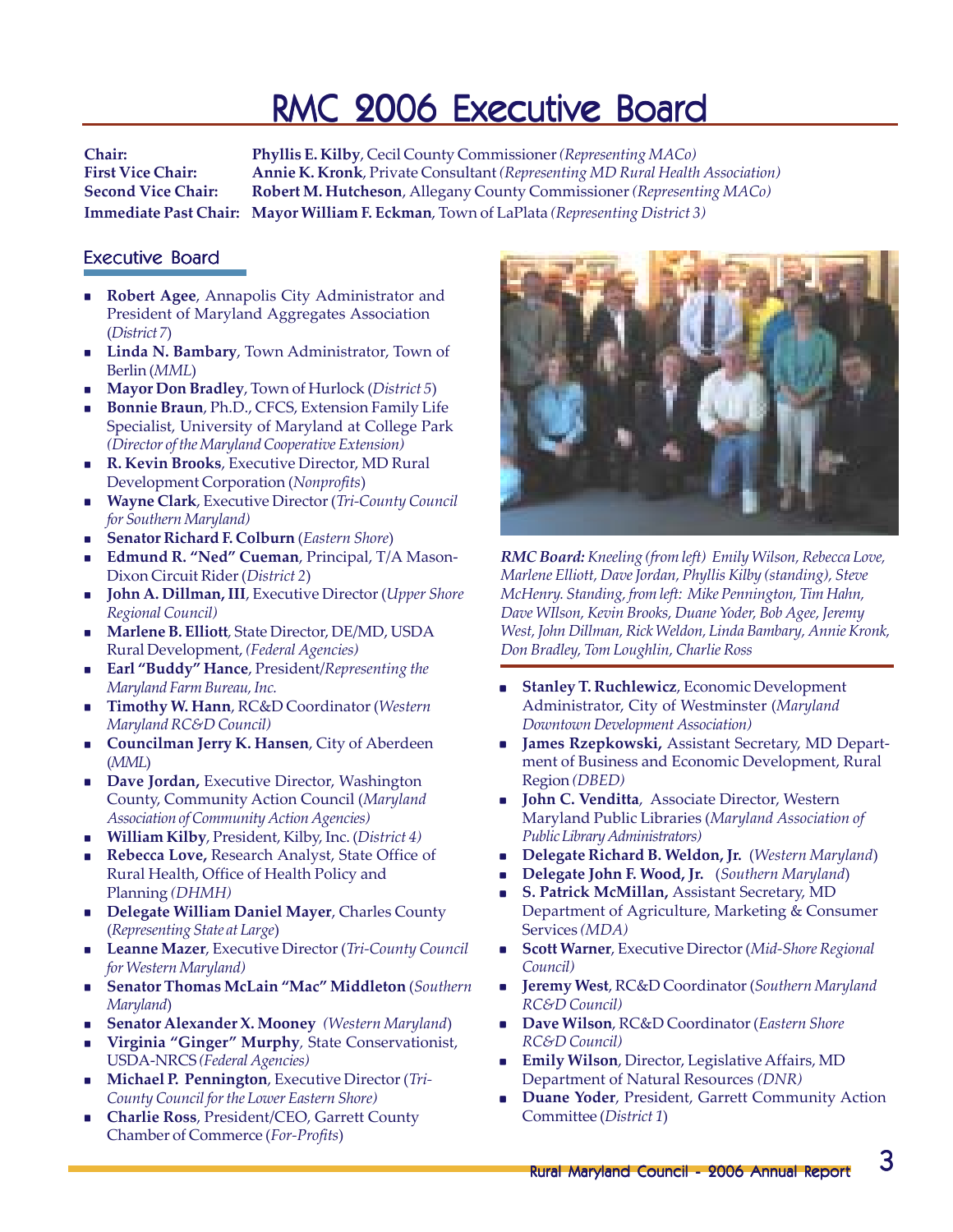

# A Message from the Chair Phyllis Kilby

Mrs. Kilby has served as RMC chair since January 2004. She will step down at the end of 2006

will be remembered as a year when many of the 2006 will be remembered as a year when many of the initiatives that the Rural Maryland Council had worked on for years finally became a reality.

The Rural Maryland Prosperity Investment Fund, which was authorized in 2006, takes the rural focus and broadens it to include many of those quality of life matters that are often not included in legislation that addresses these issues on a



*RMC Chair Phyllis Kilby presents a Kilby Cream ice cream cake to the RMC staff for another successful year.*

statewide basis. The Fund is expected to encourage intergovernmental cooperation and make significant, targeted investments in rural economic and community development projects across the state. (see page 6)

 Our rural working landscapes have been vanishing at a rapid pace and many of the programs that have taken shape in this last year are designed to help slow and redirect that trend. MARBIDCO

Phyllis Kilby is president of Kilby's, Inc., a family-owned and operated dairy farm in Cecil County, where she served on the Cecil County Commission since 1999. She did not run for re-election in 2006. She currently serves as a member of the Cecil County planning commission, the Commission on Aging, the Local Government Advisory Committee on the Chesapeake Bay Program, the Upper Shore Regional Council, and the Board of Directors of the Cecil Partnerships for Children, Youth, and Families. She was awarded the Distinguished Alumnus Award from Cecil Community College in 2003 and holds a MHS from Lincoln University.

(Maryland Agricultural and Resource-Based Industry Development Corporation) is a crucial part of maintaining the vitality of resource-based industries in a rapidly changing

state. (see page 8)

There are many areas that present continuing challenges – rural health care, senior issues, affordable housing, workforce shortages, family care and support, transportation and much more. We have accomplished so much, but there is still so much to do!

Thanks so much to the state officials and legislators from both parties who supported our efforts and showed that they are truly rural champions. And to the RMC Board and staff, how can we express our gratitude for the endless contacts with legislators, the long hearing sessions and the numerous letters of support.

All I can say is – well done, and the ice cream is on me!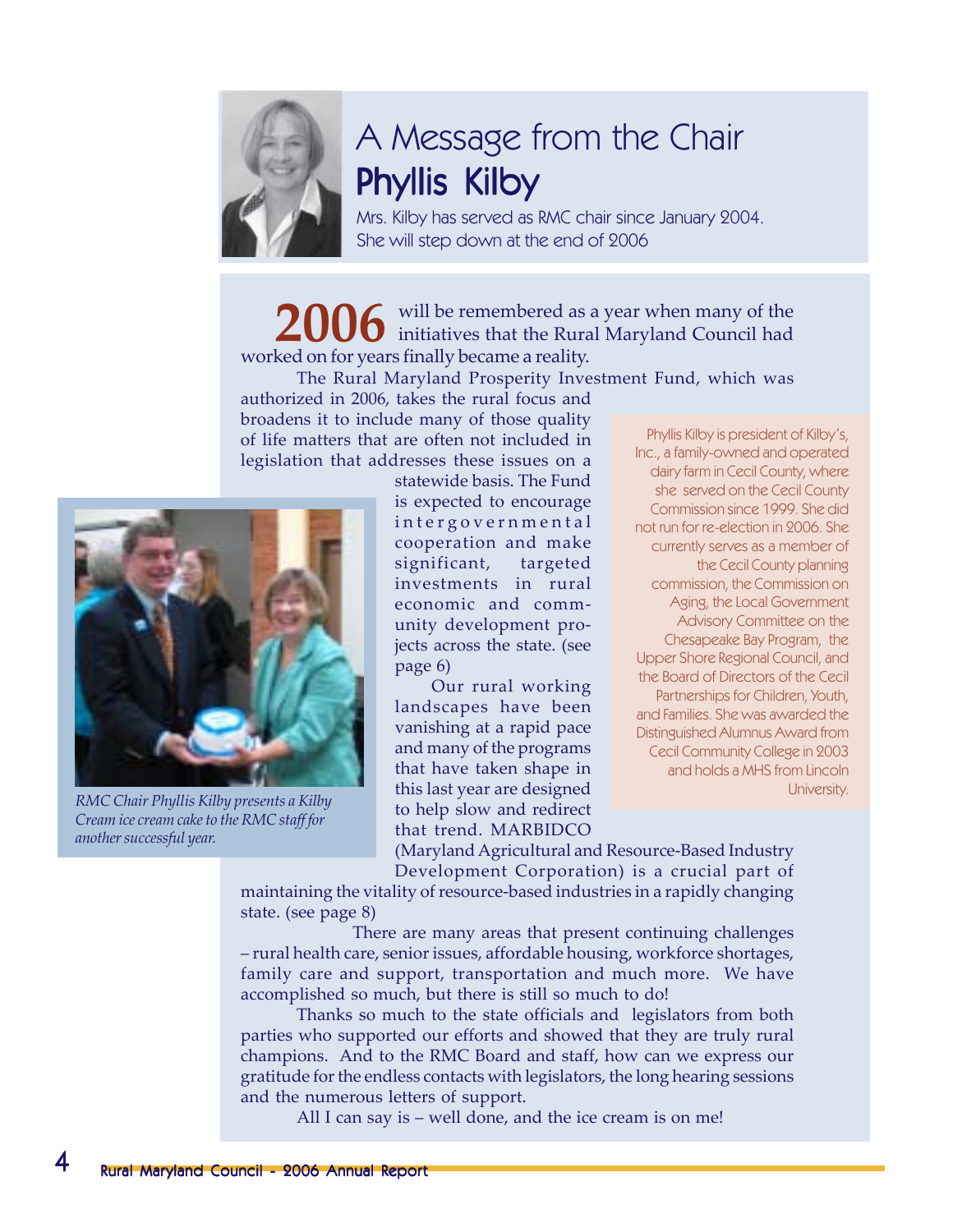# 2006: The Year of Rural Maryland Stephen McHenry Executive Director



will go down in history as a banner year for Rural Maryland. 2006 will go down in history as a banner year for Rural Maryland.<br> **2006** The Administration and General Assembly took several actions that will have a profound affect on the future viability of rural businesses and the quality of life in rural communities. This success is attributable to the leadership and efforts of many individuals, working on a bipartisan basis, to get the job done. Numerous members of the Legislative Rural Caucus, state agency officials, regional and local government officials, and private sector leaders provided key leadership and support. Several members of the RMC Executive Board also played significant roles in contributing to this success. Three pieces of legislation passed that will have a lasting impact on Rural Maryland.

**1. The Rural Maryland Prosperity Investment Fund** (see page 6) will provide grants for rural regional planning, regional infrastructure deployment, rural entrepreneurial development, as well as funds for the RMC and MAERDAF programs.

**2. Rural Broadband Communications Services** (see page 7) which will help fund broadband infrastructure deployment in rural areas. This legislation will provide at least \$10 million of the estimated \$29 million needed for the deployment of a rural fiber-optic backbone network. Federal funding recently secured by Maryland's Congressional Delegation will also be used. The RMC and several other partners have worked to address the lack of affordable rural broadband service for more than a decade.

**3. The Agricultural Stewardship Act of 2006** (see page 8), which contains a number of important provisions and recommendations, but key among them is it provides ongong funding for the Maryland Agricultural and Resource-Based Industry Development Corporation (MARBIDCO) through FY 2020.

**Rural Maryland also fared well in the FY 2007 State Budget.** Funding for the Maryland Agricultural Education and Rural Development Assistance Fund (page 12) and the small community municipal circuit rider program was restored. The Medbank Program (page 9), which disproportionately benefits rural seniors, was funded at \$500,000. In addition, the Capital Budget increased funding, from \$5 million to \$6 million for the Maryland Department of the Environment's Supplemental Assistance Program which helps small and low-income communities with their wastewater system needs. Finally, all the State's land conservation programs (Program Open Space, Rural Legacy, and Maryland Agricultural Land Preservation Foundation) were fully funded – and at record levels.

2006 was indeed a very good year. The RMC extends it sincere appreciation to everyone who helped make the future more prosperous for rural communities.

Steve McHenry, a lifelong Marylander, has served as executive director of the RMC since 1998. Near the end of 2006, he will leave the Council to serve as executive director of the Maryland Agricultural and Resource-Based Industry Development Corporation (MARBIDCO), an organization the Council helped create to assist Maryland's agricultural, forestry, seafood and recreation-based industries survive and thrive now and into the future. The Council extends its thanks to Steve for leading the Council through its most productive and important years. We look forward to working with MARBIDCO in the years ahead to protect the pastoral heritage and economic base of our rural communities.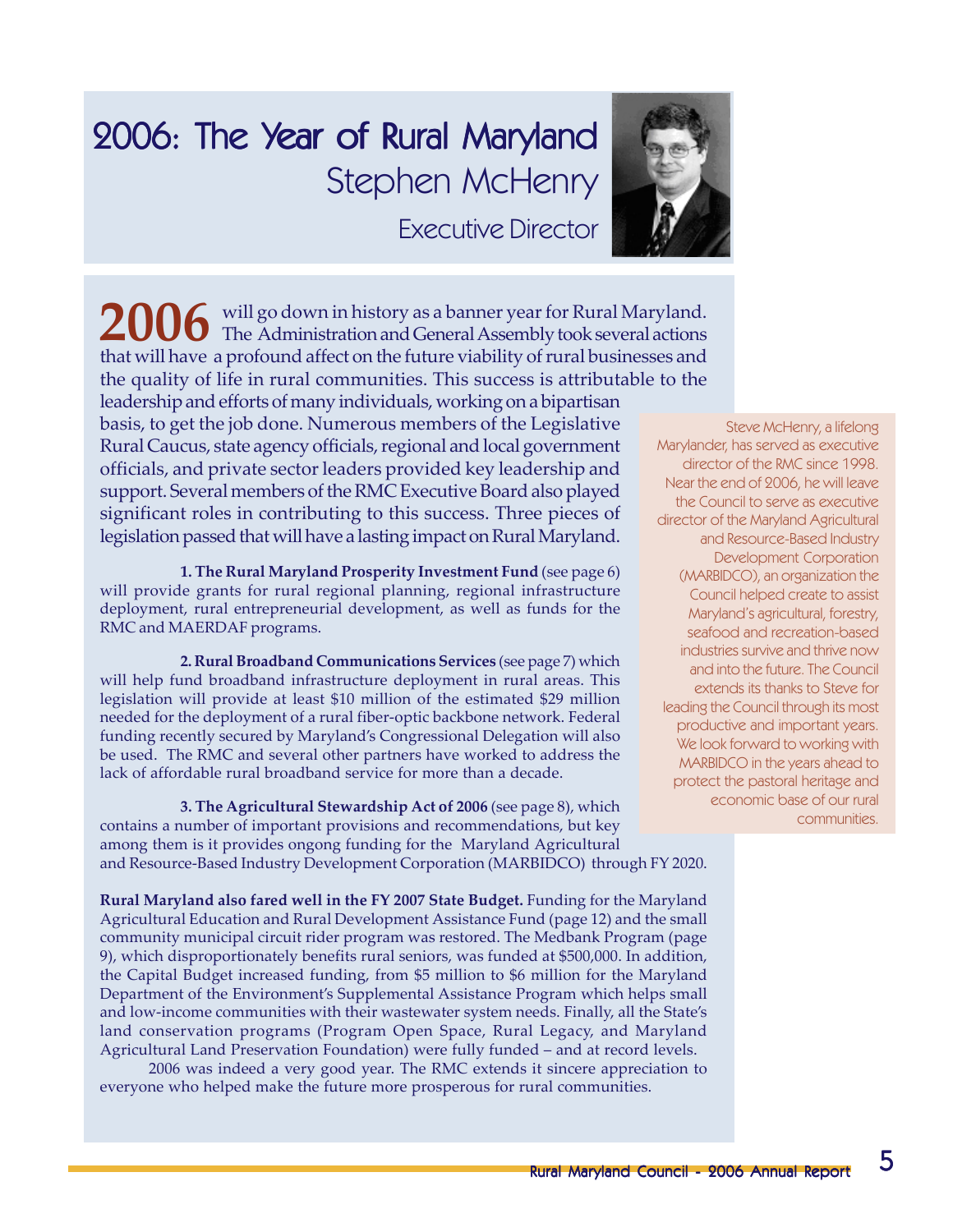# Rural Maryland: A Status Report

### Rural Economic & Community Development

Three important rural economic development initiatives came to fruition during 2006, setting the stage for future economic growth and success. They are described below.

| Population                                  |           |           |  |
|---------------------------------------------|-----------|-----------|--|
|                                             | 2000      | 2004      |  |
| <b>MARYLAND</b>                             | 5,311,508 | 5,558,058 |  |
| <b>Rural Maryland</b>                       | 1,484,756 | 1,601,019 |  |
| <b>Baltimore City</b>                       | 648,554   | 636,251   |  |
| Suburan                                     | 3,178,198 | 3,320,788 |  |
| <b>Upper Shore</b>                          | 146,536   | 160,186   |  |
| Mid Shore                                   | 94,349    | 96,987    |  |
| Lower Shore                                 | 156,380   | 163,619   |  |
| Western MD                                  | 236,770   | 243,619   |  |
| <b>North Central</b>                        | 567,724   | 619,406   |  |
| Southern MD                                 | 282,997   | 317,202   |  |
| Source: Maryland Statistical Handbook, 2005 |           |           |  |

Poverty (All Ages)

| <b>POVEITY</b> (All Ages)                                              |       |       |  |
|------------------------------------------------------------------------|-------|-------|--|
|                                                                        | 2000  | 2003  |  |
| <b>MARYLAND</b>                                                        | 7.8%  | 8.8%  |  |
| <b>Baltimore City</b>                                                  | 18.3% | 18.9% |  |
| Suburban                                                               | 6.0%  | 7.2%  |  |
| <b>Upper Shore</b>                                                     | 7.2%  | 7.5%  |  |
| Mid Shore                                                              | 10.4% | 10.6% |  |
| Lower Shore                                                            | 11.6% | 11.4% |  |
| Western MD                                                             | 10.3% | 10.5% |  |
| North Central                                                          | 4.8%  | 5.6%  |  |
| Southern MD                                                            | 6.3%  | 6.5%  |  |
| Source: U.S. Census, Small Area Income and Poverty<br><b>Fstimates</b> |       |       |  |

|      | Per Capita Income    |  |
|------|----------------------|--|
| 0000 | $\sim$ $\sim$ $\sim$ |  |

|                                            | 2000     | 2003     |
|--------------------------------------------|----------|----------|
| <b>MARYLAND</b>                            | \$34,257 | \$37,446 |
| <b>Baltimore City</b>                      | \$24,789 | \$27,828 |
| Suburan                                    | \$38,890 | \$42,202 |
| <b>Upper Shore</b>                         | \$30,862 | \$33,299 |
| <b>Mid Shore</b>                           | \$27,740 | \$31,117 |
| Lower Shore                                | \$23,434 | \$26,022 |
| Western MD                                 | \$22,695 | \$25,162 |
| <b>North Central</b>                       | \$32,129 | \$35,078 |
| Southern MD                                | \$30,353 | \$32,677 |
| Source: 2005 Maryland Statistical Handbook |          |          |

The 2020 Rural Maryland Prosperity Investment Fund

The common perception of Rural Maryland as pleasant, sparsely populated small towns dotting a pastoral landscape of farms and forests tends to mask the reality that many of



these communities face serious challenges. Today, the 1.6 million people living in Maryland's 18 rural counties continue to struggle with changing economic conditions, aging populations, inadequate access to health care, and deteriorating or inadequate physical infrastructures.

To address some of these inequities, the State established the 2020 Rural Maryland Prosperity Investment Fund (SB902 /HB 1487) in 2006, which will be administered by the Rural Maryland

Council and the Maryland Agricultural Education and Rural Development Assistance Fund Board. This Fund will make important targeted investments in rural economic and community development programs and projects that help raise the standards of living in rural areas to a level that meets or exceeds statewide benchmark averages by 2020.

The goal of the Fund is to expand economic opportunity, reduce rural/metropolitan employment and service delivery disparities, and improve the rural quality of life. A key objective of the Fund is to promote intergovernmental cooperation in rural regions as well as public/nonprofit collaboration on regional projects and services. The five rural regional councils will play vital roles in facilitating regional cooperation. Moreover, educational institutions and nonprofit organizations will be instrumental in supporting entrepreneurs, developing workforce housing, and helping small or fledging businesses succeed.

Under this initiative, the Governor and General Assembly are authorized – but not required – to allocate money each year to the 2020 Fund. The Fund is expected to make grants from 2008 through 2020, when the goals for the initiative should be fully realized and the funds lapse. The RMC has released an in-depth Special Report on the Rural Prosperity Investment Initiative, which can be downloaded from **www.rural.state.md.us.**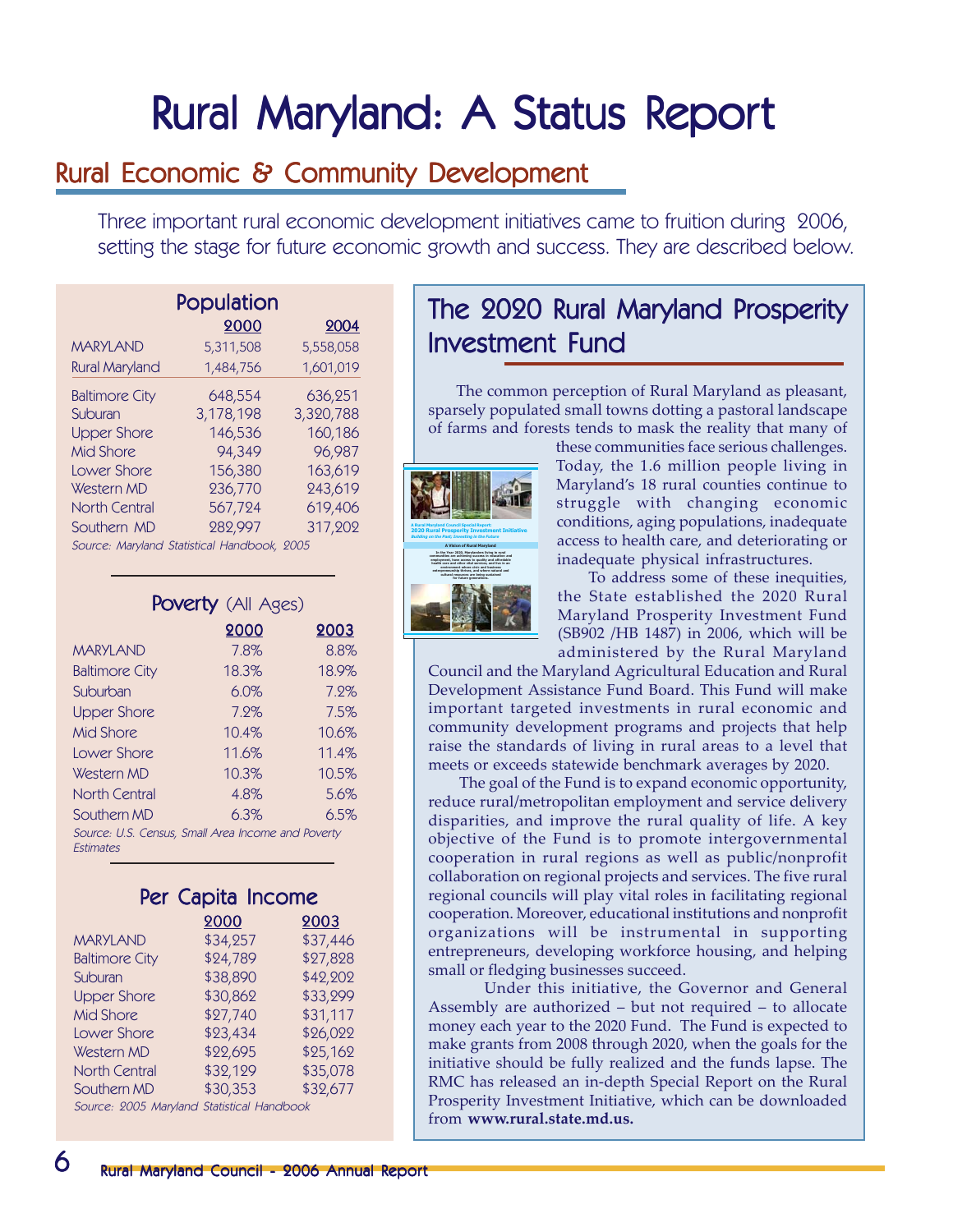### **Broadband Services** Coming to Rural Maryland

In 2006, many rural communities still do not have access to available or affordable high-speed internet services, which severely impedes efforts to diversify existing economies. Rural leaders and organizations, including the Rural Maryland Council, have repeatedly noted that economically competitive communities must have broadband access.

Under the Rural Broadband Communication Services Act (SB 753/HB 1156) that passed in 2006, the State will provide \$10

million over the next three years for broadband infrastructure deployment in Southern Maryland and on the Eastern Shore. Another \$2 million in federal money has been appropriated to construct a fiber optic network connecting NASA on Wallops Island, VA with communities on Maryland's Eastern Shore. Federal funding is also expected next year.

A Rural Maryland Broadband Cooperative being formed by the five rural regional councils will be responsible for overseeing the planning, construction, and management of this network. The Rural Broadband Coordination Board, which oversees the distribution of

State funding to eligible service providers, is coordinated by the Rural Maryland Council.

With the fiber backbone in place, the private sector is expected to provide lastmile service to businesses and residents. The Eastern Shore-Southern Maryland phase of the network is expected to be completed within three years.

The Rural Maryland Council participated in the Rural Broadband Task Force, which was created in 2003 to examine best practices and expand broadband communications to rural Maryland. The task force concluded its work in 2006.



*Regional council executive directors will help guide broadband deployment. (From left) Scott Warner (Midshore); Mike Pennington (Lower Shore). Not Shown: Wayne Clark (Southern Maryland); John Dillman, (Upper Shore) and Leanne Mazer (Western MD).*

"What we would like to do is to have a future on the Eastern Shore of Maryland where broadband is ubiquitous, where all farmers have the ability to use broadband services to access the markets and information they need." -John Dillman President, Rural Broadband Cooperative ; Executive Director,

Upper Shore Regional Council

### Unemployment Rate

|                       | 2000 | 2005 |
|-----------------------|------|------|
| <b>MARYLAND</b>       | 3.6% | 4.2% |
| <b>Baltimore City</b> | 5.9% | 7.3% |
| <b>Upper Shore</b>    | 3.4% | 4.2% |
| <b>Mid Shore</b>      | 3.9% | 4.6% |
| Lower Shore           | 5.0% | 5.2% |
| Western MD            | 4.5% | 5.1% |
| <b>North Central</b>  | 3.0% | 3.5% |
| Suburban              | 3.2% | 3.9% |
| Southern MD           | 3.1% | 3.5% |

*Source: MD Department of Labor, Licencing and Regulation*

### Rural Broadband Coordination Board

- **E** Chair: Virgil Shockley, Tri-County Council For the Lower Eastern **Shore**
- **Ellen Flowers-Fields**, Director of Regional Economic Development, Tri-County Council for Southern Maryland
- Hope Harrington, Mid-Shore Regional Council
- **Ellis Kitchen**, State Chief of Information Technology, Maryland Department of Budget & Management
- R. Earl Lewis, Assistant Secretary, Maryland Department of **Transportation**
- Stephen McHenry, Executive Director, Rural Maryland Council
- William Pickrum, Chairman, Upper Shore Regional Council
- **James Rzepkowski**, Assistant Secretary, Maryland Department of Business & Economic Development
- **Jim Stakem, Chairman, Tri-County Council for Western Maryland**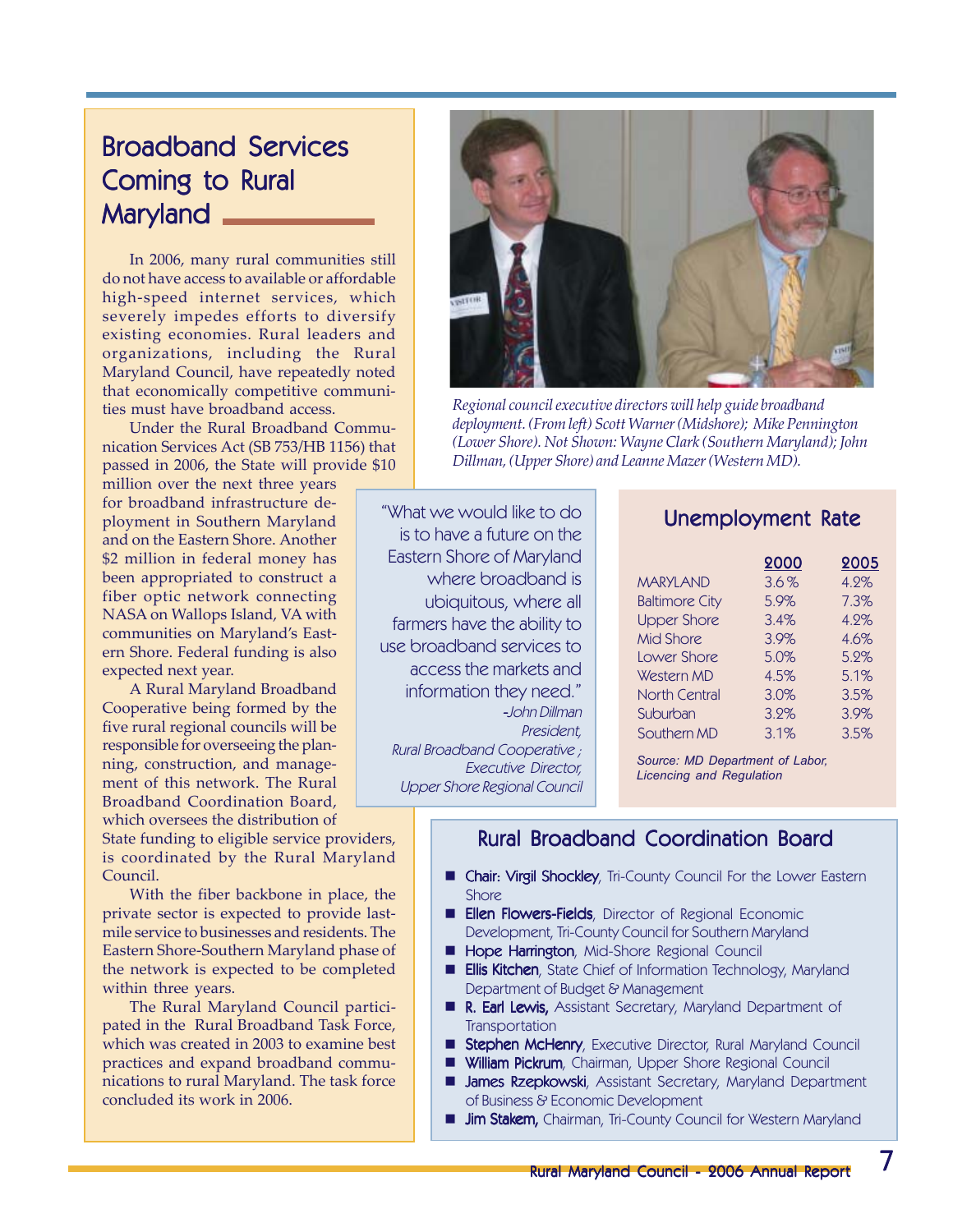### Economic Development



Traditional economic development programs often struggle to include agriculture and resource-based industry in their business development strategies. In Maryland, rural leaders have continued to recognize the importance of retaining these industry sectors for practical economic as well as societal and environmental reasons. What Maryland has long needed, and what the Governor and General Assembly funded in 2006 is a coordinating entity - the Maryland Agricultural and Resource-Based Industry Development Corporation (MARBIDCO) -- that focuses exclusively on providing developmental assistance to agricultural and resource-based businesses.

The Agricultural Stewardship Act of 2006 (HB 2) contains many provisions that contribute to the long-term viability of Maryland agriculture, but key among them is mandatory funding for MARBIDCO. Due to significant budget constraints in the past few years, funding has not been available; however, support for MARBIDCO continued to grow during 2006,

thanks in large part to the efforts of the Rural Legislative Caucus, the Agricultural Stewardship Commission and Maryland Agricultural Commission. Governor Ehrlich provided \$1 million in start-up funding in his FY 2007 Supplemental Budget for the organization.

The bill provides for funding totaling \$3 million for MARBIDCO in 2008; \$3.5 million in 2009; and \$4

#### Market Value of Ag Products Sold (\$000)

|                       | 1997        | 2002      |
|-----------------------|-------------|-----------|
| Maryland              | \$1,371,374 | 1,293,303 |
| <b>Baltimore City</b> | \$50,860    | \$62,160  |
| Suburban              | \$130,332   | \$148,641 |
| <b>Upper Shore</b>    | \$187,708   | \$201,472 |
| <b>MidShore</b>       | \$243,131   | \$221,675 |
| Lower Eastern Shore   | \$475,848   | \$425,321 |
| Western MD            | \$82,849    | \$82,569  |
| North Central         | \$210,576   | \$191,803 |
| Southern MD           | \$38,930    | \$21,824  |

Source: Maryland Department of Planning

million every year from 2010 through 2020. The bill also encourages, but does not require, that an additional \$5 million a year be appropriated for the Next Generation Farmland Aquisition Program, a rural land purchase/protection program for young farmers.

The MARBIDCO Board, chaired by Bob Frazee, CEO of MidAtlantic Farm Credit, has developed four business assistance programs that will be available, starting in 2007.

The Rural Maryland Council has provided staff support to MARBIDCO since it was created by statute in 2004. **For information about MARBIDCO's programs, as well as its 2006 Annual Report, visit www.marbidco.org, a website launched in June 2006.**



The state established the **Maryland** Agricultural and Resource-Based Industry Development Corporation (MARBIDCO) to help Maryland's resource-based industries achieve profitability and sustainability today and into the future by providing them with the targeted, innovative financial and business development programs and services they need. At left, rural leaders join Governor Robert Ehrlich and other State officials for the signing of the Agricultural Stewardship Act in May 2006.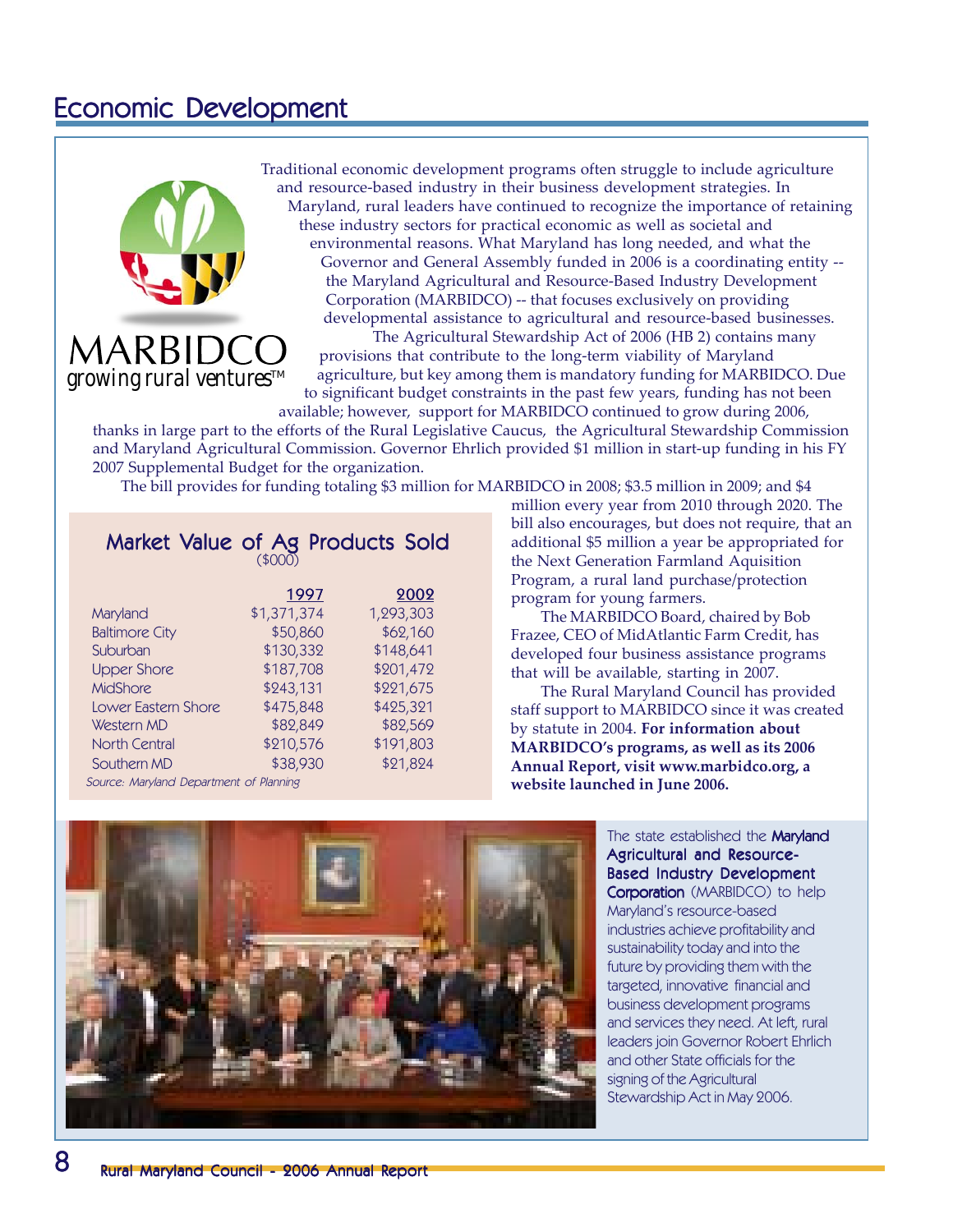# **Rural Health Care**



*David Knapp, Dean of UM-School of Pharmacy, talks with RMC Health Care Committee*

### RMC Committee to Study Pharmacy Woes

The RMC Health Care Working Committee, chaired by Annie Kronk (retired, Johns Hopkins University), met with the University of Maryland School of Pharmacy to discuss the lack of independent pharmacies and pharmacists in rural communities and the special difficulties rural pharmacists face in providing needed services.

Out of that meeting came a partnership with the School of Pharmacy to conduct a series of lunch time forums throughout the state to discuss ways to improve access to pharmacists and prescription drugs for rural residents, as well as ways to address significant shortages of pharmacists and other health care professionals in rural communities.

Forums were held for Southern and Western Maryland, as well as on the Eastern Shore.

A gathering with statewide policymakers in Annapolis will follow during the 2007 Legislative Session to discuss possible strategies and solutions.

Other partners include the Maryland Rural Health Association, the College of Southern Maryland and the University of Maryland, College Park. The Pharmacy Forums and their follow up will be an on-going initiative for the RMC's Health Care Committee into 2007.

Rural residents face a unique combination of factors that create disparities in health care, from a lack of nearby emergency medical services to physician shortages to living long distances from a hospital or clinic. The Rural Maryland Council Health Care Working Committee works to address those disparities.

Although Maryland has many world class medical<br>facilities, rural and semi-rural communities still have<br>health care workers in virtually all disciplines. Low-income facilities, rural and semi-rural communities still have extraordinary difficulty recruiting and retaining and elderly rural residents have particular difficulty gaining access to specialized care and affordable prescription drugs. Several efforts have been made during 2006 to help improve access to health care.

**Medbank of Maryland** helps low income residents obtain needed prescriptions through assistance programs sponsored by pharmaceutical companies. Fifty-eight percent of those served by Medbank in 2005 lived in rural communities. Sixty-four percent of the wholesale value of medications received (more than \$15 million) went to rural patients. Medbank was scheduled to sunset in June 2006; however, legislation which passed unanimously repealed the sunset, allowing Medbank to continue operating. The Rural Maryland Council was among many organizations which delivered testimony supporting repeal of the sunset.

**Statewide Commission on the Shortage in the Health Care Workforce**: A statewide commission will be organized late in 2006 or early in 2007 to determine the extent of the State's health care workforce shortages and make recommendations for improving the education, recruitment and retention of health care professionals.

The enabling legislation, as introduced, did not make note of the unique challenges facing rural health care facilities, and no rural representation was included. The Rural Maryland Council offered an amendment to require a rural representative on the commission. That amendment was accepted and RMC has appointed Colleen Parrott, Health Officer for Somerset County and a registered nurse, to sit on the commission.

**Bonnie Braun**, Associate Professor, State Family Policy Specialist, Maryland Cooperative Extension will chair the RMC's



Health Care Working Committee in 2007. She also manages the RMC's Strenghtening Rural Families Initiative. (See page 13) Dr. Braun will replace Annie Kronk. (See page 10)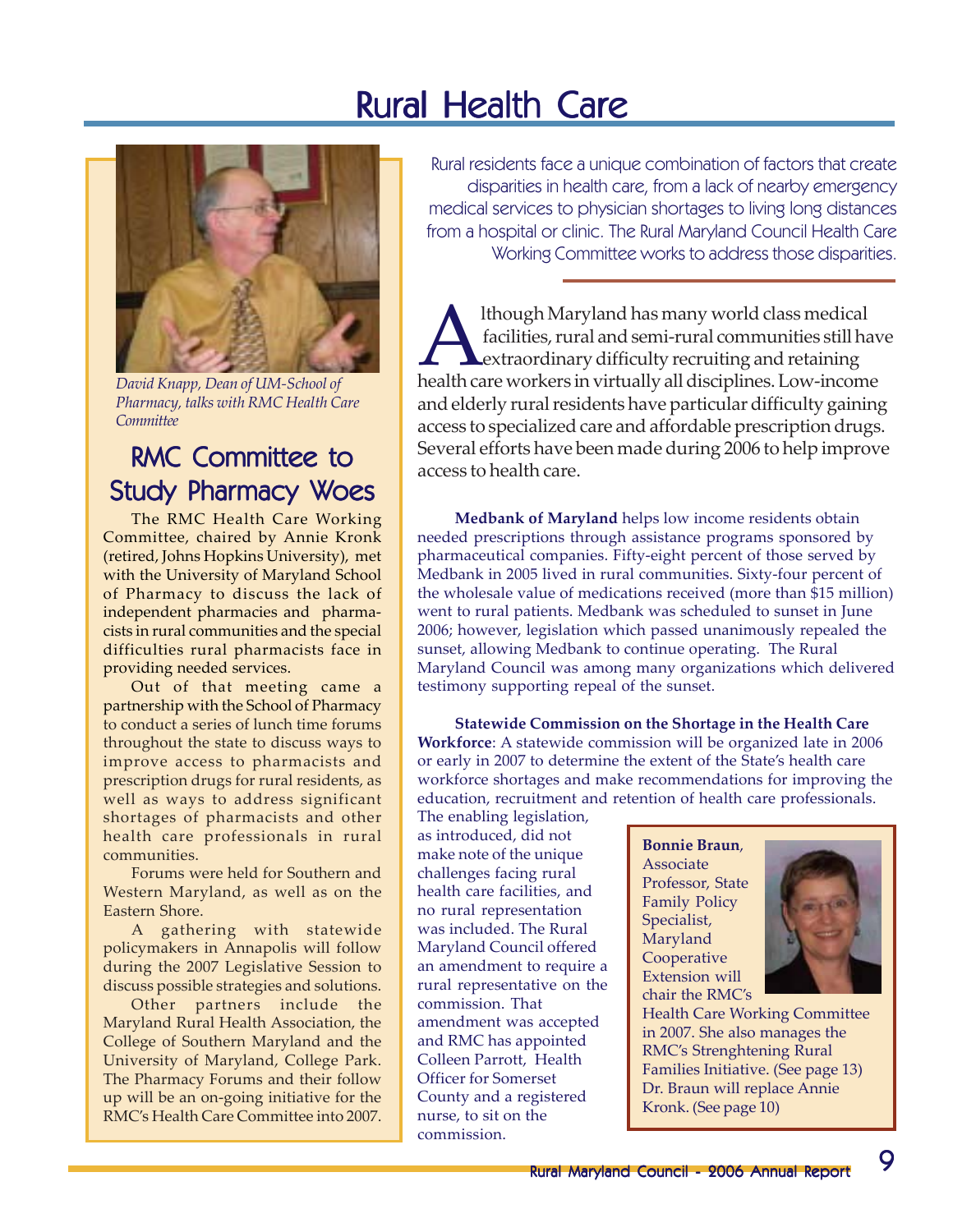### Rural Health Care

### Annie Kronk Named Volunteer of the Year for Work in Rural Health

Annie Kronk, who retired in 2001 as The Johns Hopkins University's director of state and local affairs and special assistant to the president, a position she held for nearly 20 years, was presented with the Outstanding Rural Volunteer Award this year. This award

is given during the Maryland Rural Summit to an individual for leadership, dedication, and noteworthy volunteer achievement beyond the call of one's professional duties.

Dr. Kronk spends much of her post-retirement time volunteering with the Rural Maryland Council, where she has served as First Vice Chair of the Board as well as Chair of the Health Care Working Committee. She remains active in the Maryland Rural Health Association, where she served on the board of directors for many years.

During 2005 and 2006, she led her colleagues in researching issues related to Medicare Part D, the federal prescription drug program, and its impacts



*Annie Kronk leads meeting of RMC Health Care Working Committee as Pam Christoffel of Washington County Health System looks on.*

on Maryland's state pharmacy programs. Two well-received public forums on access and issues in medicines helped focus the health community on changes in state-funded pharmaceutical programs made during the 2005 Legislative Session. She continues to monitor policy and legislative efforts that affect Rural Maryland.

| Causes of Death       |                      |      |                          |  |
|-----------------------|----------------------|------|--------------------------|--|
|                       | (Deaths per 100,000) |      |                          |  |
|                       | <b>Heart</b>         |      |                          |  |
| MARYLAND              | <b>Disease</b>       |      | <b>Diabetes Accident</b> |  |
| 2004                  | 202.8                | 25.4 | 25.2                     |  |
| 2000                  | 231.9                | 98.5 | 91.0                     |  |
| <b>Baltimore City</b> |                      |      |                          |  |
| 2004                  | 288.9                | 38.8 | 28.8                     |  |
| 2000                  | 344.3                | 46.5 | 24.1                     |  |
| Suburban              |                      |      |                          |  |
| 2004                  | 167.6                | 22.3 | 22.1                     |  |
| 2000                  | 196.1                | 22.1 | 17.6                     |  |
| Eastern Shore*        |                      |      |                          |  |
| 2004                  | 269.4                | 30.4 | 36.6                     |  |
| 2000                  | 294.0                | 35.4 | 31.8                     |  |
| Western MD            |                      |      |                          |  |
| 2004                  | 346.5                | 44.0 | 29.4                     |  |
| 2000                  | 338.1                | 48.5 | 30.9                     |  |
| <b>North Central</b>  |                      |      |                          |  |
| 2004                  | 194.7                | 14.9 | 25.8                     |  |
| 2000                  | 208.1                | 21.2 | 19.2                     |  |
| Southern MD           |                      |      |                          |  |
| 2004                  | 161.7                | 20.5 | 26.2                     |  |
| 2000                  | 181.3                | 28.4 | 25.9                     |  |
|                       |                      |      |                          |  |

\* Eastern Shore statistics shown as a whole. (Source: Maryland Vital Statistics Annual Report, 2004 - DHMH)



*Maryland House of Delegates Member Addie Eckardt (center) talks with participants at the Council's pharmacy forum on the Eastern Shore.*



 *Participants engage in empassioned discussion at the fourms in Cumberland.*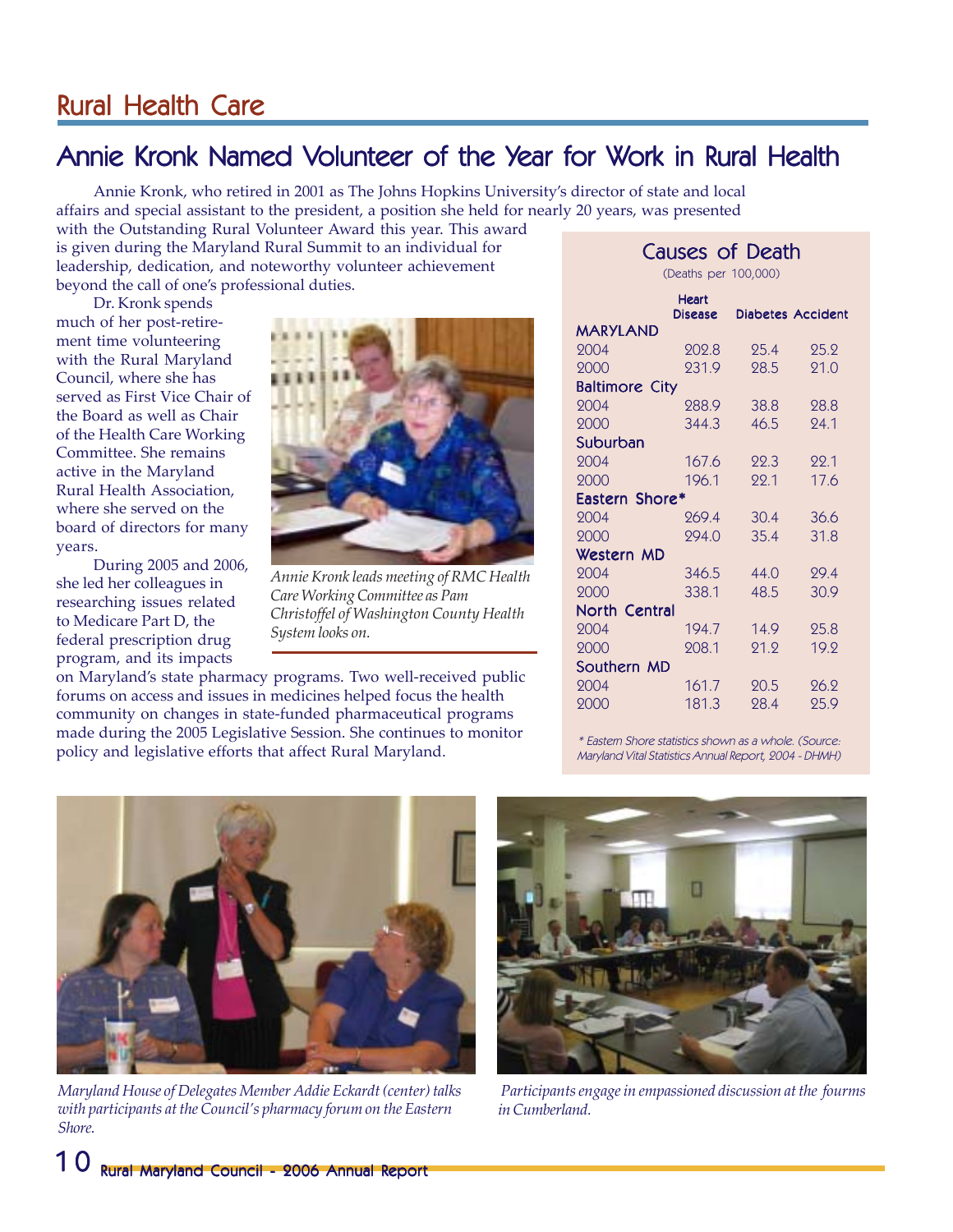# Honoring Rural Achievement

Rural Leaders and organizations were recognized for their outstanding efforts to improve the quality of life in Rural Maryland during the 2005 Rural Impact Awards Luncheon. Extensive descriptions of the award winning accomplishments can be found on the RMC website at www.rural.state.md.us

**Outstanding Rural Legislators: Delegate Robert McKee** of Washington County, senior minority member of the House Ways and Means Committee, tenaciously led the charge to provide substantial and ongoing sources of funding for both the MAERDAF and MARBIDCO programs during the 2005 legislative session. Delegate David Rudolph of Cecil County championed rural prescription drug access and was largely responsible for the new Maryland Prescription Drug Program, which is designed to achieve significant savings on the cost of prescription drugs for state employees and retirees. Delegate Rudolph was also recognized for his leadership on the Maryland Pharmacy Discount Program and the Senior Prescription Drug Assistance Program.

<sup>n</sup> Outstanding Rural Economic Development: The Southern Maryland Agricultural Development Commission was honored for helping a five-county region make the transition from a tobacco-based economy to one supported by healthful farm-grown products.

**Outstanding Rural Community** Development: The Eastern Shore Land Conservancy was honored for preserving 36,405 acres in six Eastern Shore counties since 1990.

<sup>n</sup> Outstanding Rural Health Program: The Garrett County Health Department Dental Care Program established "Something to Smile About," a network of community dentists, as well as a dental clinic and dental surgery center at Garrett County Memorial Hospital, which resulted in many improvements in oral health for rural citizens.

n Outstanding Rural Health Achievement: Wicomico County State's Attorney's Office was honored for the Wicomico EXILE Program, which shows high-school aged youth the consequences of gun possession and gun crime and gives them guidelines for making positive life choices.

*Rural Impact Awards are given annually. Calls for Nominations are posted on the RMC website each summer.*



*Delegate Robert McKee (left) and Delegate David Rudolph were honored with Maryland Outstanding Rural Legislator Awards.*



*(Fromleft) Kevin Brooks, Duane Yoder, Mary Randolph (Wyoming), Steve McHenry, Phyllis Kilby and John Dillman.*

### McHenry Receives National Honor

Rural Maryland Council Executive Director Stephen McHenry was honored with the National Rural Development Partnership's Ron Shaffer Award at the organization's annual meeting in Washington, D.C. The Shaffer Award is given annually to an individual who embodies the values, and exercises the collaborative leadership necessary to build national and state rural development partnerships that meet the needs of rural America.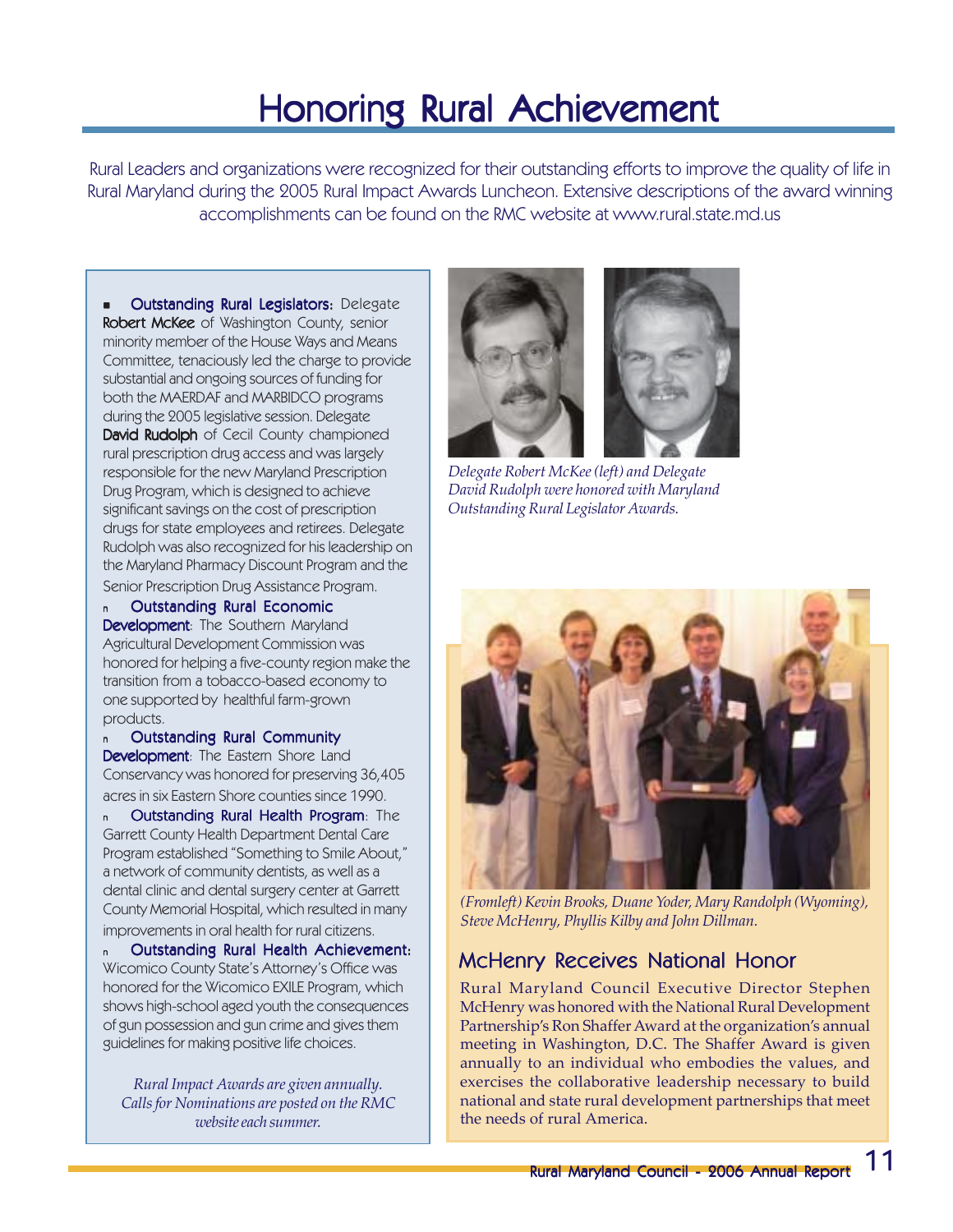### **Rural Grant Programs**

Charitable or private sector dollars needed to support the efforts of rural non-profit organizations are either in short supply or simply do not exist. And local rural governments do not have the financial reserves to offer much assistance. Two rural grant programs are offering significant help.



#### **MAFRDAF**

Since 2001, the MAERDAF Program has awarded 73 grants totaling \$1.4 million to rural-serving nonprofits and community colleges. In FY 2007, another \$348,000 will be distributed. The RMC received nearly \$1 million in requests -- almost three times more than available funding. Grantees will be announced in late 2006.

### Single Family Homes

Median Sale Price

|                                         | 2000      | 2004      |
|-----------------------------------------|-----------|-----------|
| <b>MARYLAND</b>                         | \$146,000 | \$238,832 |
| <b>Baltimore City</b>                   | \$69,100  | \$130,500 |
| Suburban                                | \$172,060 | \$336,200 |
| <b>Upper Shore</b>                      | \$135,933 | \$235,600 |
| Mid Shore                               | \$114,400 | \$193,891 |
| Lower Shore                             | \$99,033  | \$169,000 |
| Western MD                              | \$90,833  | \$151,300 |
| North Central                           | \$157,500 | \$297,975 |
| Southern MD                             | \$157,400 | \$259,058 |
| Source: Maryland Department of Planning |           |           |

### Grant Program Benefits Nonprofit Grant Program Benefits Nonprofit **Multi-County Efforts**

The Maryland Agricultural Education and Rural Development Assistance Fund (MAERDAF) was created in 2000 to offer important financial support to rural-serving

#### **MAERDAF**

nonprofit organizations that promote statewide and regional planning,

economic and community development, and agricultural and forestry education. MAERDAF also awards grants to community colleges that provide training and technical assistance to small and agricultural businesses.

Due to significant state budget constraints, the MAERDAF program was not funded in FY 2006. For FY 2007, however, funding was restored, and \$348,000 is available for MAERDAF grants.

The Rural Maryland Council, which administers the MAERDAF Program, received more than 30 applications – a record number — requesting nearly \$1 million, another record number.

Organizations that leverage non-state matching funds receive preference, and many grantees have had matches exceeding 100 percent. During the five-year life of the MAERDAF program, 73 grants totaling \$1.4 million have been awarded.

In its short history, MAERDAF has helped nonprofits leverage a substantial amount of private and federal dollars, develop institutional capacity, improve grant-writing skills, and enhance the development of volunteer boards and staff.

The MAERDAF Grant Review Board is made up of representatives from the RMC and the Departments of Agriculture, Natural Resources, Housing and Community Development, Business and Economic Development, and Health and Mental Hygiene. The Board will announce its next grant awards late in 2006.

*Information about how to apply for MAERDAF grants is posted on the RMC website during the summer if funds are available.*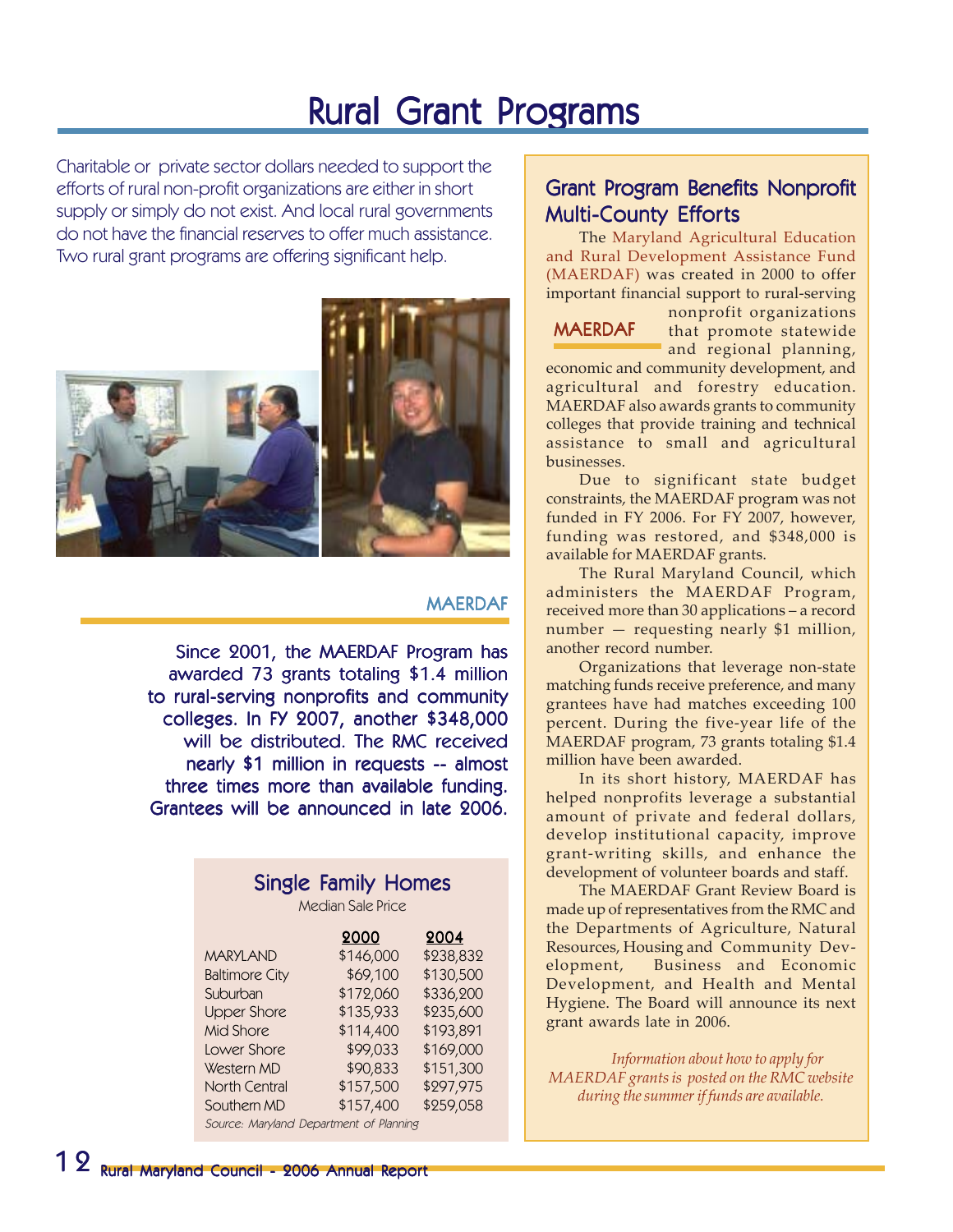### Foundation, RMC Join Together to Help Rural Families Succeed

For the first time ever, the Rural Maryland Council joined with the Annie E. Casey Foundation in 2006 for the first time ever to administer *Strengthening Rural Maryland Families*, a direct service grant program that helps low-income working families build strong financial futures. This program is committed to helping families in Rural Maryland gain access to economic opportunities, find support through formal and informal networks, and have access to services that work for them.

Program activities emphasize helping vulnerable families become self-reliant and succeed over time. The initiative is managed by Bonnie Braun, an RMC Board Member and professor at the University of Maryland, College Park, Department of Family Studies.

During 2006, the Rural Families initiative distributed \$100,000 in grants that provided:

■ Child cognitive development screenings, immunizations, and child care for 52 families;

■ Transportation to and from parent education courses for 39 parents;

Developmentally appropriate parent-child activities and events for 48 families;

■ Training in infant mental health for 41 family service workers and parents;

■ In-home mental health services for 12 at-risk families with children ages 2-5;

A bi-monthly support group, health family screening, referral to in-home support services, links to educational services, and assistance in accessing Maryland Children's Health Care for 33 pregnant or parenting teens;

A 10-week life skills training course for 15 families, which included the role of parents in schools, fire safety and emergency services, accessing social services, dining etiquette, programs for seniors and individuals with disabilities, and preventative health care; and

■ Training in advocacy and navigating service systems for 12 families affected by mental illness.

### Strengthening Rural Maryland Families

The Strengthening Rural Maryland Families Initiative operates on the premise that children do well when their families do well; and families do better when they live in supportive communities. However, many families living in rural areas are disconnected from the opportunities and supports they need to succeed. This grants program is committed to helping families in Rural Maryland get the support they need to thrive.

Funding for the program is provided by the Annie E. Casey Foundation, which is continuing its funding of the Initiative in FY 2007.



#### 2005-2006 Grantees 2005-2006 Grantees

**E** Carroll County Human Services Program – To increase transportation, child development services, case management services, and child care subsidies for low-income families.

**E** Charles County Healthy Families — To prevent child abuse and child mental health problems.

Dorchester County Health Department — To expand the hours of the Registered Nurse/Teen Pregnancy Coordinator in the school-based Health Center.

**Harford Community Action Agency** — To provide life skills training and support program for disadvantaged families.

 $\blacksquare$  Wicomico Partnership for Families and Children  $\blacksquare$  To train parents of severely emotionally disturbed youth to become para-professional service providers.

**The Cumberland YMCA** — To develop a family health and fitness education and activity program for low-income families.

*The 2006-07 grantees are: The Garrett County Community Action Committee, the Local Management Board of St. Mary's County, the Lower Shore Child Care Resource Center at Salisbury University, the Maryland Rural Development Corporation, the Shared Opportunity Service, Inc., and the University of Maryland Cooperative Extension, Worcester County.*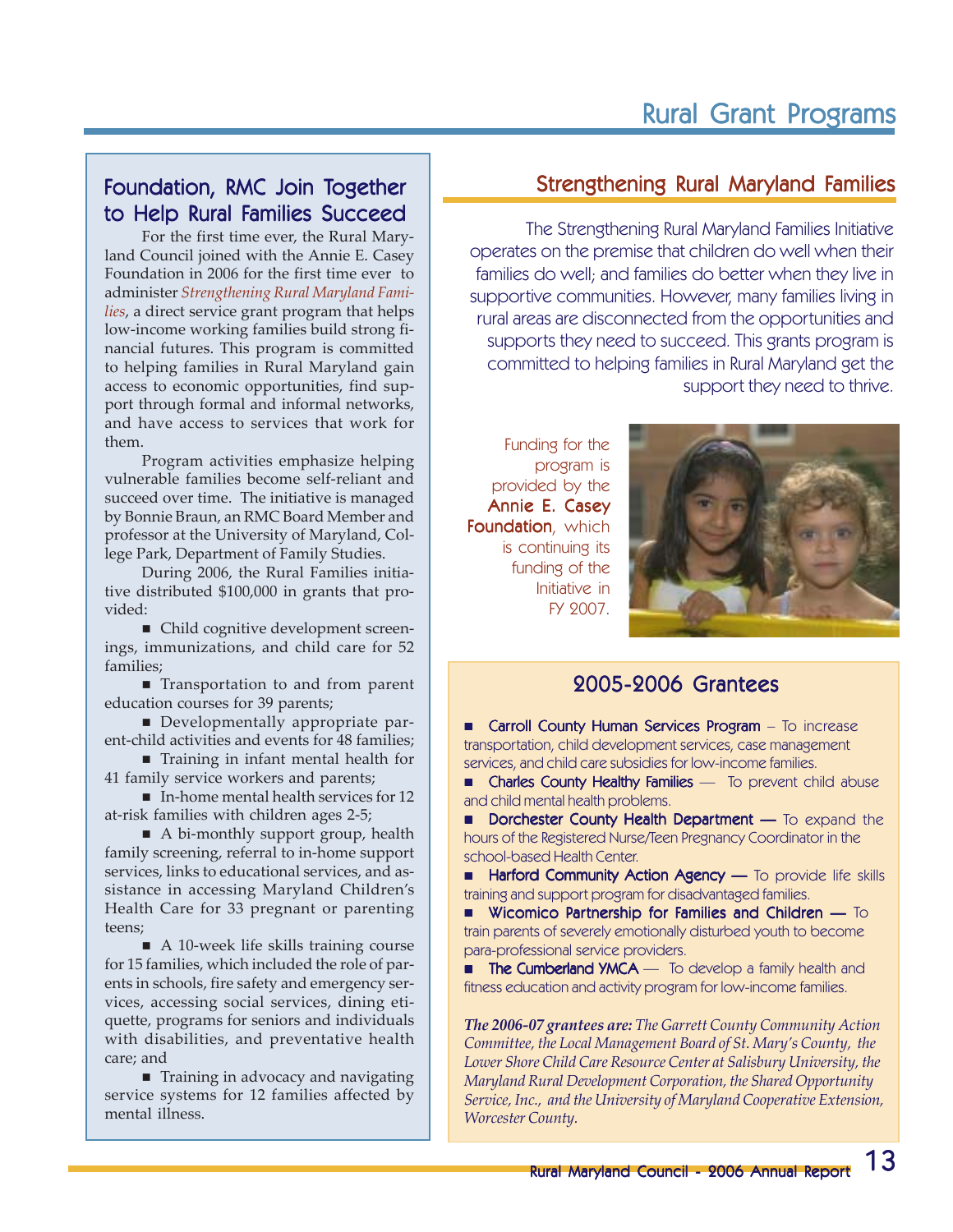### RMC Partnerships

The Rural Maryland Council works with rural leaders across the state to share information and address the special needs and opportunities of Rural Maryland. Collaboration and consensus building are principles that form the foundation of RMC's work.

### RMC Helps Study Water & Sewage System Issues Facing Small Communities in Maryland



The Interagency Technical Assistance Committee (ITAC) on Wastewater Treatment Systems, chaired by Rural Maryland Council Executive Director Stephen McHenry and staffed by the Maryland Department of the Environment, delivered its final report in January 2006.

The General Assembly established the ITAC in 2002 and gave it a three-year mandate to follow-up on the report of the Governor's 2001 Task Force on Upgrading Sewerage Systems by advising local jurisdictions on the efficient operation and financial management of wastewater treatment systems. ITAC recommendations include:

**1.** USDA-Rural Development and the State Departments of the Environment, Planning, and Housing and Com-

munity Development should enter into a Memorandum of Under-

standing to better coordinate grant and loan program funding for rural water and wastewater projects;

**2.** MDE and other stakeholders should identify and offer appropriate training sessions about local responsibilities for wastewater systems and encourage local officials to attend these training sessions;

**3.** MDE should create a database of wastewater system user rate structures to help funding agencies and managers of wastewater systems;

**4.** Current State capital funding for BNR wastewater treatment plant upgrade projects (approximately \$18 million) should be maintained and redirected to help meet smaller community waterwater needs as ENR funding comes on line as a result of the Bay Restoration Fund; and

**5.** MDE, DBED and MDP, in cooperation with the Maryland Association of Counties, Maryland Municipal League, regional planning councils, and other relevant State and interstate agencies, should encourage inter-

#### Wastewater Infrastructure Needs (\$000)

| <b>MARYLAND</b>                                   | \$5,442,344 |
|---------------------------------------------------|-------------|
| <b>Rural Maryland</b>                             | \$1,647,595 |
| <b>Baltimore City</b>                             | \$688,151   |
| Suburban                                          | \$3,106,598 |
| <b>Upper Shore</b>                                | \$262,950   |
| <b>Mid Shore</b>                                  | \$182,832   |
| Lower Shore                                       | \$217,058   |
| Western MD                                        | \$400,097   |
| <b>North Central</b>                              | \$367,061   |
| Southern MD                                       | \$217,597   |
| Source: Maryland Department of<br>the Fnvironment |             |

jurisdictional and regional cooperation for water supply and wastewater facilities.

The complete report can be viewed online at:

www.mde.state.md.us/assets/document/ITAC-Jan06.pdf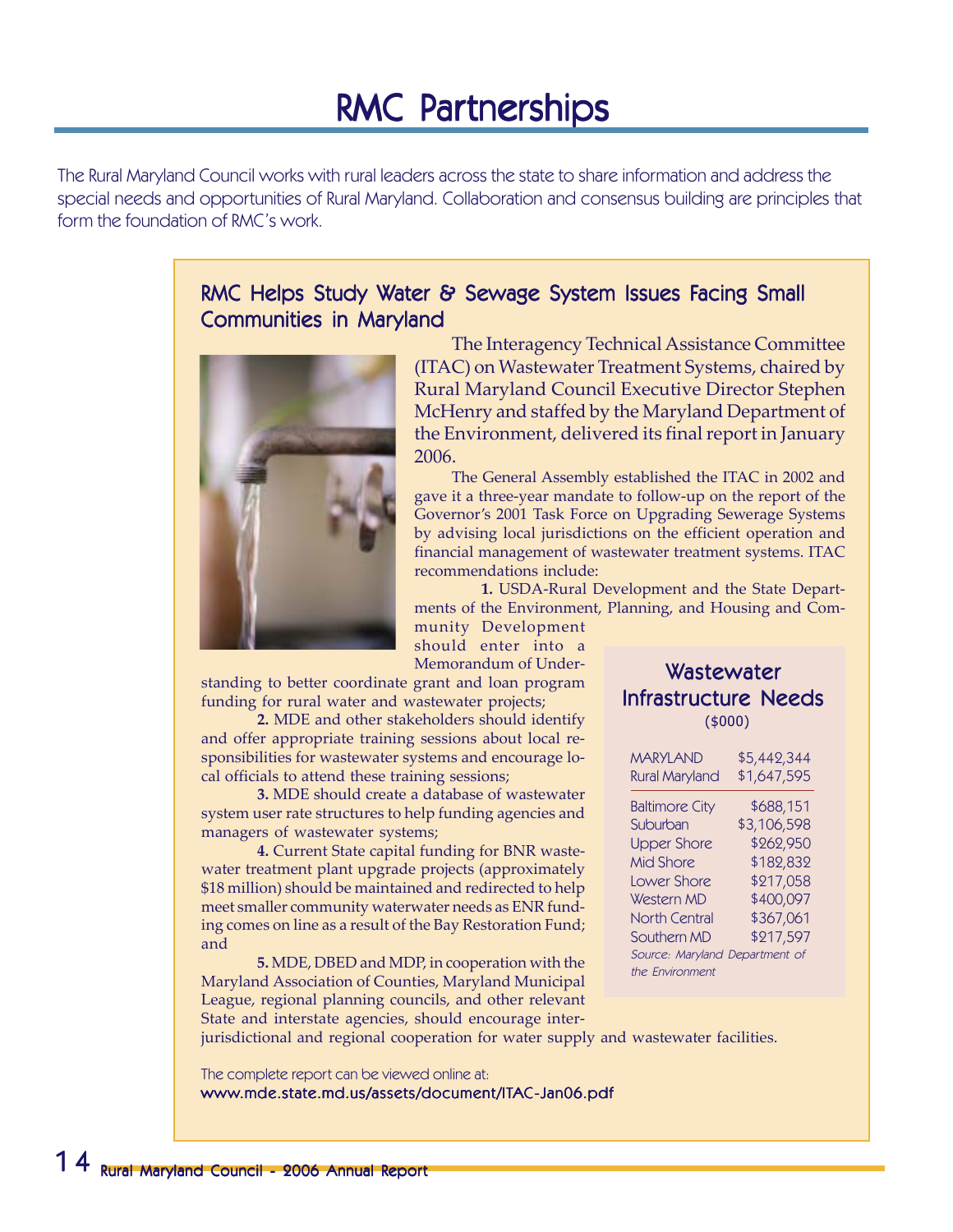### **RMC Partnerships**

#### RMC Sponsors 8th Rural Summit

The 8th Annual Maryland Rural Summit was held in October at the WISP Resort in Garrett County, just a day after an early fall storm brought 12 inches of snow and ice and large scale power outages to the region. That failed to stop nearly 200 people from making the trek up the mountain to discuss the issues facing Rural Maryland. The theme of the summit was "Rural Workforce and Entrepreneurship Development: Investment in our Future." RMC hosts the Summit every year with the five rural regional councils, the Maryland Rural Health Association and the State Office of Rural Health.

#### RMC Supports National Water Trail

The Rural Maryland Council Executive Board voted unanimously to support efforts by Governor Ehrlich and the National Park Service (NPS) to develop America's first National Water Trail — a 1,500 mile route made by Captain John Smith through the Chesapeake Bay region nearly 400 years ago. Many rural communities along the route are planning festivals and celebrations related to an upcoming reenactment of the expedition, which will be chronicled through the media, educational websites, and documentaries. The NPS is currently conducting a feasibility study on the water trail. Several municipal and county governments along with some regional councils along the route have also adopted resolutions in support of the project.

#### RMC Helps Review Strategy

RMC participated in two Rural Entrepreneurship Academies — statewide meetings to develop a strategy for encouraging rural entrepreneurship. Facilitated by the Center for Rural Entrepreneurship, the academy drew some 50 people from across Maryland. The RMC intends to host a statewide meeting of entrepreneurship service providers in 2007.

### RMC Helps Bring Bioscience to Life

RMC joined with the Maryland Technology Development Corporation (TEDCO) to offer *Bioscience for Life: Technology to Enhance Health, the Environment and Agriculture.* This one-day event brought scientists together with corporate officials to help find ways to turn agricultural research into practical products.



### USDA Helps RMC Start Up MARBIDCO

USDA-Rural Development State Director (MD/DE) Marlene Elliott (center) presents RMC Chair Phyllis Kilby and Executive Director Steve McHenry with a Rural Business Enterprise Grant for \$20,000, to help fund some MARBIDCO start up costs.

### The RMC In 2007

**Charlie Ross**, CEO of the Garrett County Chamber of Commerce, will serve as Chairman of the RMC Executive Board in 2007. Mr. Ross is a highly respected leader with a long and distinguished background and broad knowledge of the many issues facing rural Marylanders.



Other officers

elected for 2007 include First Vice Chair **Michael Pennington,** executive director of the Tri-County Council for the Lower Eastern Shore of Maryland; and Second Vice Chair **Dr. Bonnie Braun,** an associate professor and family policy specialist with Maryland Cooperative Extension. Dr. Braun also chairs the RMC's Health Care Working Committee.